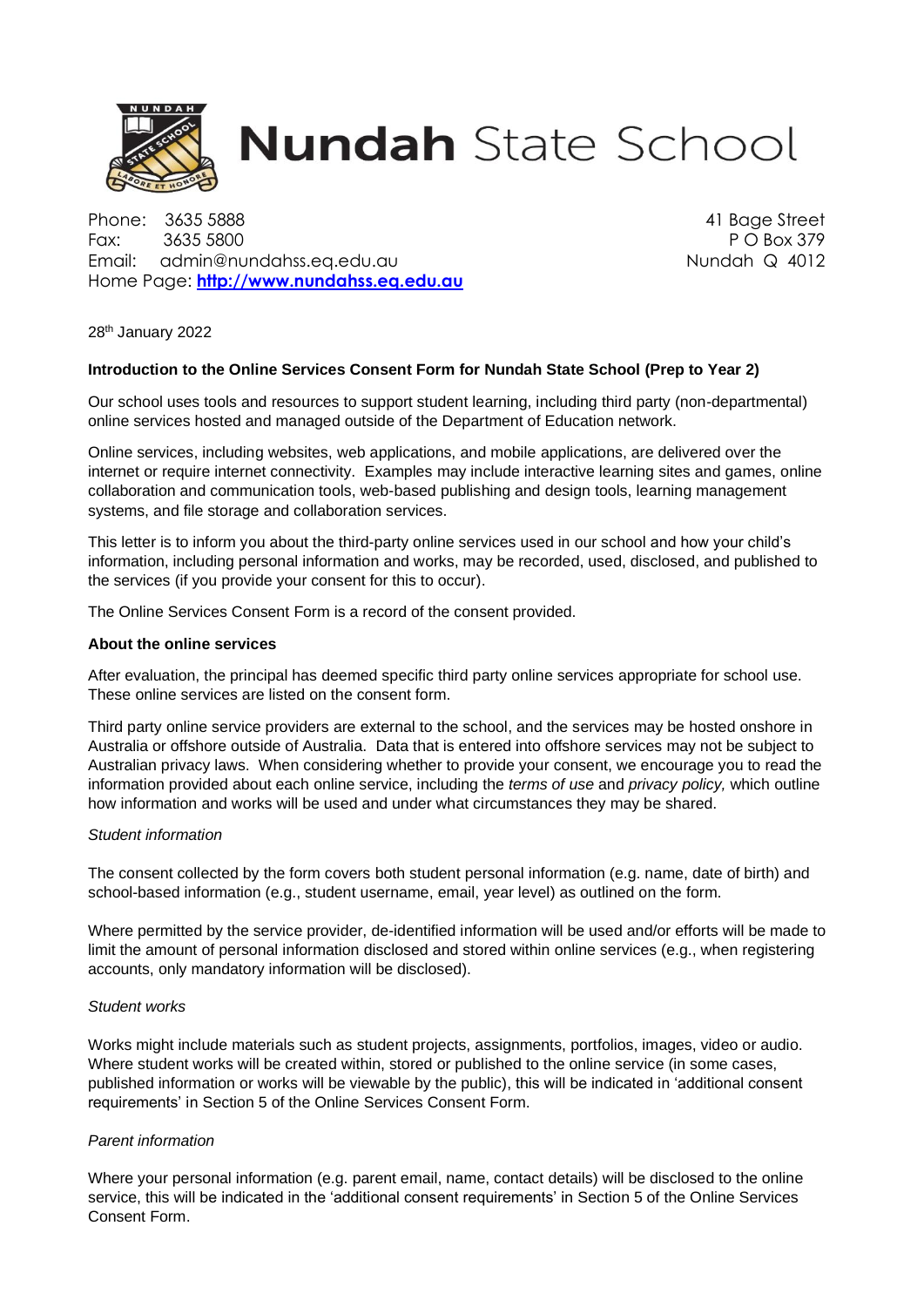# **Purpose of the consent**

Third party online services are used for various purposes. The purpose of use for each service is outlined in Section 5 of the Online Services Consent Form. For example, teachers may use online services with students to support curriculum delivery, complete learning activities and assessment, facilitate class collaboration, and create and publish class work (e.g. projects, assignments, portfolios).

The Online Services Consent Form records your consent for your child to register accounts, use, and, where specified, publish their work to these services. The form also collects your consent for school staff to collect, store, and transmit information to online services in order to manage school operations and communicate with parents and students.

It should be noted that, in some instances, the school may be required or authorised by the *Education (General Provisions) Act 2006* (Qld) or by law to record, use or disclose the student's personal information or materials without consent.

## **Voluntary consent provision**

It is not compulsory to provide consent. If your consent is not given, this will not adversely affect any learning opportunities provided by the school to your child.

## **Consent may be limited or withdrawn**

You can withdraw your consent at any time by notifying the school in writing (by email or letter). The school will confirm the receipt of your request via email if you provide an email address.

You may also limit your consent by providing consent for some, but not all, online services listed on the form.

Requests to limit consent in relation to how the 'Information covered by this consent form' and the 'Approved purpose' (Section 2 and 3 of the form) are applied to a specific service, will be treated as "do not consent", as the school cannot guarantee correct implementation of individual requests.

Due to the nature of the internet, it may not be possible for all copies of information (including images and student works that have already been disclosed or published) to be deleted or restricted from use if you request it. The school may remove content that is under its direct control, however, information and works that have already been disclosed and published cannot be deleted, and the school is under no obligation to communicate changes to your child's consent circumstances to online service providers.

# **Duration of consent**

The consent applies for the period of time specified on the form. You may review and update your consent at any time by notifying the school in writing (by email or letter).

There may be circumstances where the school issues a new consent form to seek additional consent e.g. in the event that new online services are identified for use.

### **Who to contact**

To return the form, express a limited consent, withdraw consent or ask questions regarding consent, please contact our school tech support team at [studentsupport@nundahss.eq.edu.au.](mailto:studentsupport@nundahss.eq.edu.au)

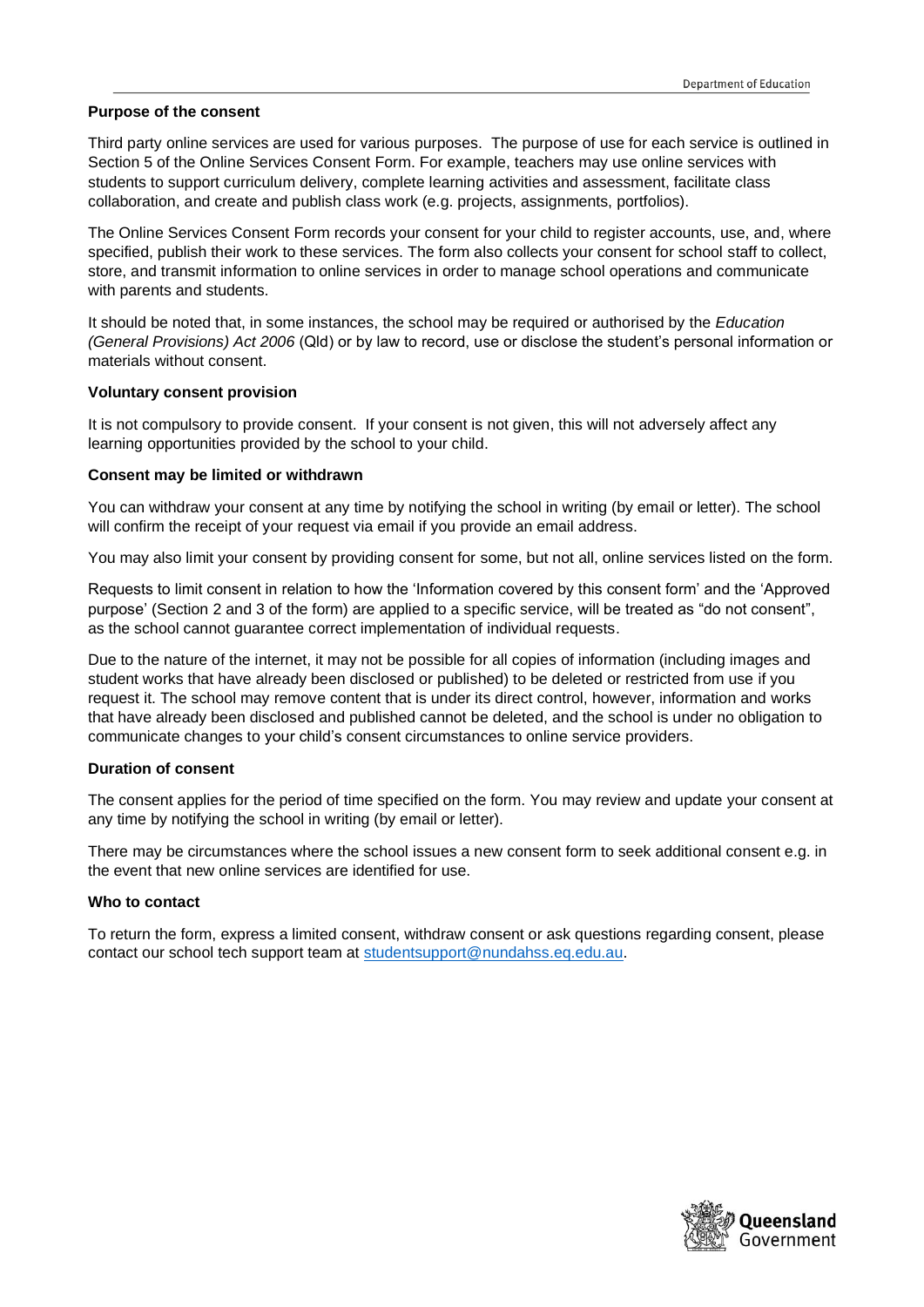# **Online Services Consent Form**

## **Privacy Notice**

The Department of Education is collecting the personal information on this form in order to obtain consent regarding the use of online services. This information and completed form will be stored securely. Personal information collected on this form may also be used by or disclosed to third parties by the Department where authorised or required by law. If you wish to access or correct any of the personal information on this form, or discuss how it has been dealt with, please contact your student's school in the first instance.

### **This form is to be completed by:**

- **Parent/carer\*;**
- **Student over 18 years; or**
- **Student with independent status.**

(\*Note: Where a student who is under 18 years is able to consent, they may also provide consent in addition to the parent.)

# *1. IDENTIFY THE PERSON TO WHOM THE CONSENT RELATES*

# *a) Full name of student \_\_\_\_\_\_\_\_\_\_\_\_\_\_\_\_\_\_\_\_\_\_\_\_\_\_\_\_\_\_\_\_\_\_\_\_\_\_\_\_\_\_\_\_\_\_\_\_\_\_\_\_\_\_\_\_*

# *2. INFORMATION COVERED BY THIS CONSENT FORM*

- a) The consent collected by the form covers the following student personal information (identifying attributes):
	- Student name (first name and/or last name)
	- Sex/Gender
	- Date of Birth, age, year of birth

**AND** the following school-based information (generally, non-identifying attributes\*):

- Student school username
- Student school email
- Student ID number
- **School**
- Year Group
- **Class**
- **Teacher**
- **Country**

\*In cases where registration and/or use requires a combination of school-based information (nonidentifying) and personal information, or a combination of school-based information, the school-based information may become identifiable.

- b) If an online service records, uses, discloses and/or publishes student works, parent information or additional student information (such as photographs of students), not listed above (Section 2a.), the school will specify it as part of the *additional consent requirements* on the form. Examples may include:
	- Student assessment
	- Student projects, assignment, portfolios
	- Student image, video, and/or audio recording
	- Sensitive information (e.g., medical, wellbeing)
	- Name and/or contact details (e.g. email, mobile phone number) of student's parent

# *3. APPROVED PURPOSE*

This form records your consent for the recording, use, disclosure and publication of the information listed in item 2 above, and any information or student works listed under the 'additional consent requirements', and to transfer this information and works within Australia and outside of Australia (in the case of offshore services) to the online service providers for the following purposes:

• For your child to register an account for the online services

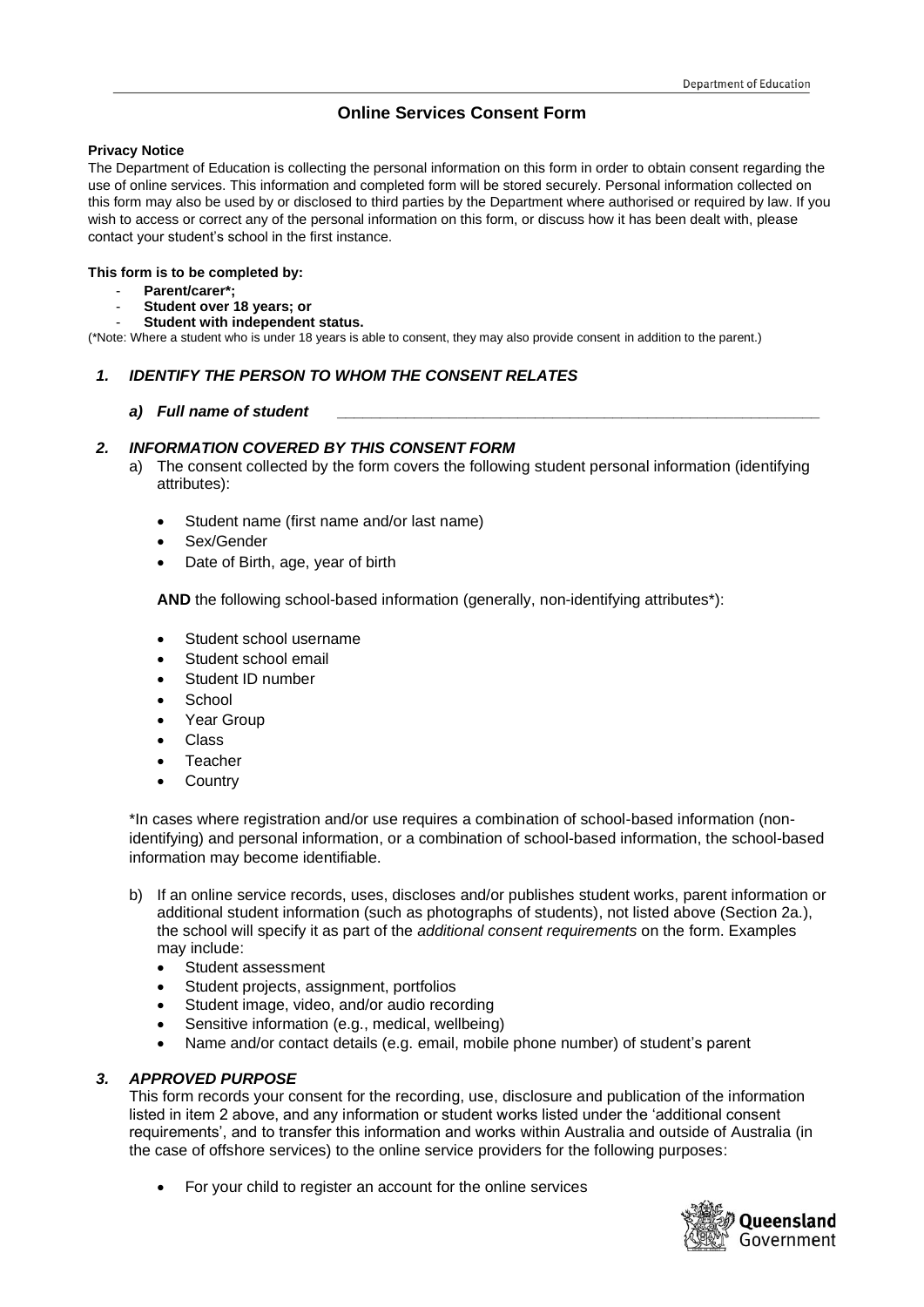- For your child to use the online services in accordance with each service's *terms of use* and *privacy policy (*including service provider use of the information in accordance with their *terms of use* and *privacy policy*)
- For the school to:
	- $\circ$  administer and plan for the provision of appropriate education, training and support services to students,
	- o assist the school and departmental staff to manage school operations and communicate with parents and students.

# *4. TIMEFRAME FOR CONSENT*

The consent granted by this form is for the duration of the student's current phase of learning (i.e. Years P-2, 3-6, 7-9 and 10-12). Consent is obtained upon enrolment and renewed when students move into a new phase of learning (e.g. minimum every four years).

# *5. CONSENT FOR ONLINE SERVICES*

For each online service listed below, please indicate your choice to *give consent* or *not give consent* for the information outlined in Section 2 to be disclosed to the online service in accordance with the purpose outlined in Section 3, and for the timeframe specified in Section 4.

| Service name:   | <b>ACER School</b><br>Assessments                                                                                                                                                                                                                                    | Data hosting: | Onshore (in<br>Australia) |                   |                             |
|-----------------|----------------------------------------------------------------------------------------------------------------------------------------------------------------------------------------------------------------------------------------------------------------------|---------------|---------------------------|-------------------|-----------------------------|
| Url:            | https://oars.acer.edu.au/                                                                                                                                                                                                                                            |               |                           |                   |                             |
| Purpose of use: | ACER provides educational assessment and reporting tools<br>for students. We will use this to complete annual Progressive<br>Achievement Tests (PAT) in Mathematics and Reading from<br>Year 1 to Year 6. This helps inform our curriculum planning<br>and delivery. |               |                           | l give<br>consent | I do not<br>qive<br>consent |
| Terms of use:   | https://oars.acer.edu.au/terms-conditions                                                                                                                                                                                                                            |               |                           |                   |                             |
| Privacy policy: | https://www.acer.org/privacy                                                                                                                                                                                                                                         |               |                           |                   |                             |

| Service name:       | Microsoft Forms                                                                                                                                                               | Data hosting: | Offshore |         |         |
|---------------------|-------------------------------------------------------------------------------------------------------------------------------------------------------------------------------|---------------|----------|---------|---------|
| Url:                | https://forms.office.com/                                                                                                                                                     |               |          |         |         |
| Purpose of use:     | The purpose of this website is to provide teachers the ability<br>to create customised quizzes, surveys, questionnaires and<br>polls for educational use in their classrooms. |               |          |         |         |
| Terms of use:       | https://www.microsoft.com/en-                                                                                                                                                 |               |          |         |         |
|                     | us/legal/intellectualproperty/copyright/default.aspx                                                                                                                          |               |          |         | do not  |
| Privacy policy:     | https://privacy.microsoft.com/en-gb/privacystatement                                                                                                                          |               |          | I give  | qive    |
| Additional consent  | $\Box$ Student works are stored.                                                                                                                                              |               |          | consent | consent |
| is being sought for |                                                                                                                                                                               |               |          |         |         |
| the following       |                                                                                                                                                                               |               |          |         |         |
| reasons:            |                                                                                                                                                                               |               |          |         |         |
| (as per Section     |                                                                                                                                                                               |               |          |         |         |
| 2b)                 |                                                                                                                                                                               |               |          |         |         |

| Service name:   | <b>Plickers</b>                                                                                                                                                                                                                         | Data hosting: | Offshore |                   |                |
|-----------------|-----------------------------------------------------------------------------------------------------------------------------------------------------------------------------------------------------------------------------------------|---------------|----------|-------------------|----------------|
| Url:            | https://www.plickers.com or Plickers app                                                                                                                                                                                                |               |          |                   |                |
| Purpose of use: | Plickers is an online tool that enables teachers to collect real<br>time formative assessment data or survey responses using a<br>device's camera to scan student response cards. Students<br>participate without the need for devices. |               |          | I give<br>consent | do not<br>qive |
| Terms of use:   | https://help.plickers.com/hc/en-us/articles/360009090913-<br><b>Terms-of-Service</b>                                                                                                                                                    |               |          |                   | consent        |
| Privacy policy: | https://help.plickers.com/hc/en-us/articles/360009090833-<br><b>Plickers-Privacy-Policy</b>                                                                                                                                             |               |          |                   |                |

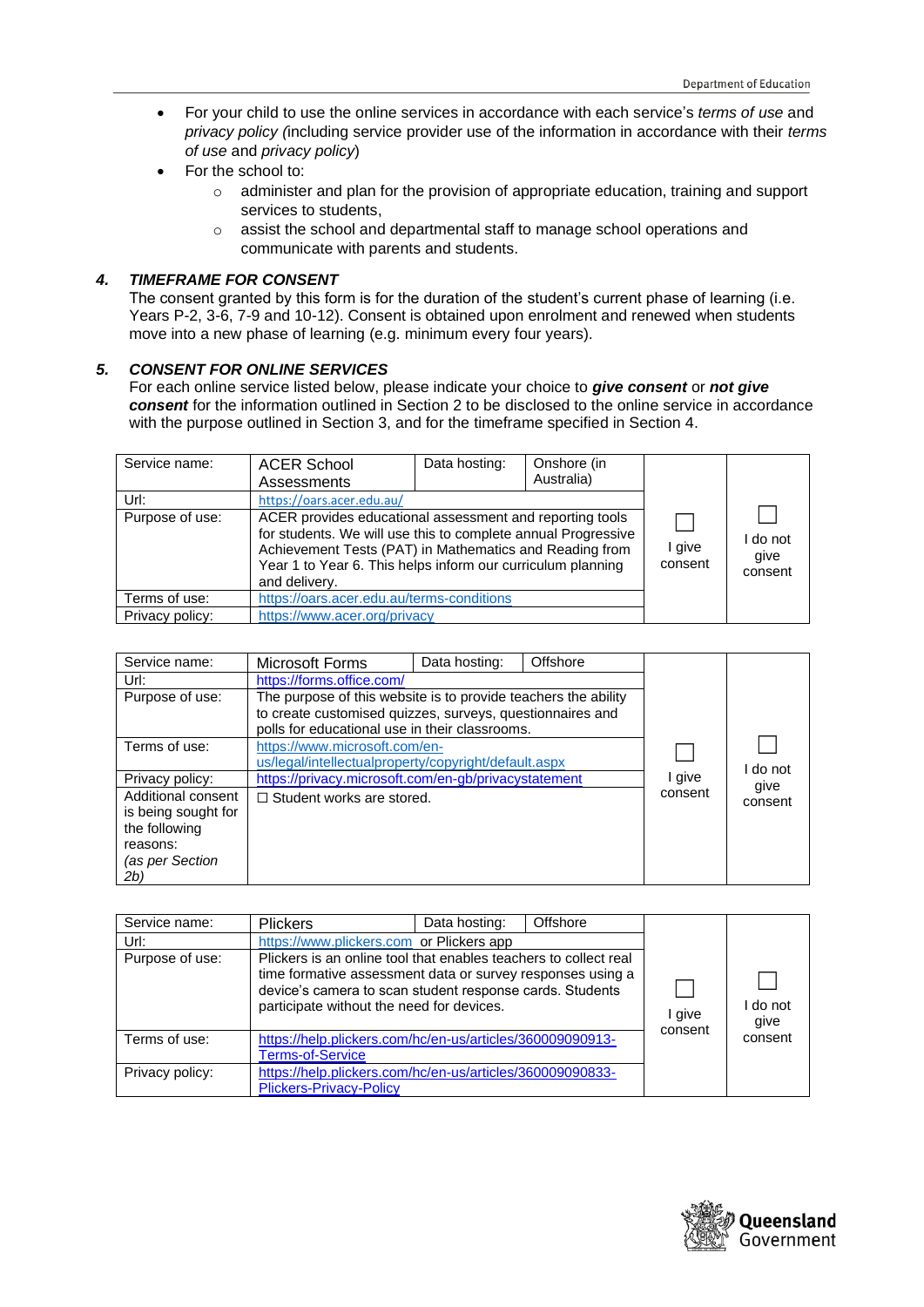| Service name:       | SeeSaw                                                            | Data hosting: | Offshore |         |         |
|---------------------|-------------------------------------------------------------------|---------------|----------|---------|---------|
| Url:                | http://seesaw.me or SeeSaw app                                    |               |          |         |         |
| Purpose of use:     | A digital portfolio tool that enables students to create, reflect |               |          |         |         |
|                     | on, and share their learning process in conjunction with          |               |          |         |         |
|                     | teachers and family members.                                      |               |          |         |         |
| Terms of use:       | https://web.seesaw.me/terms-of-service                            |               |          |         |         |
| Privacy policy:     | https://web.seesaw.me/privacy                                     |               |          | I give  | do not  |
| Additional consent  | $\Box$ Student image, video, and/or recording are stored          |               |          | consent | qive    |
| is being sought for | $\Box$ Student works are stored.                                  |               |          |         | consent |
| the following       |                                                                   |               |          |         |         |
| reasons:            |                                                                   |               |          |         |         |
| (as per Section     |                                                                   |               |          |         |         |
| 2b)                 |                                                                   |               |          |         |         |

| Service name:   | Study Ladder                                             | Data hosting: | Offshore |         |         |
|-----------------|----------------------------------------------------------|---------------|----------|---------|---------|
| Url:            | https://www.studyladder.com.au/                          |               |          |         |         |
| Purpose of use: | Free online educational activities created by Australian |               |          |         | do not  |
|                 | teachers to support teachers and students.               |               |          | I give  | give    |
| Terms of use:   | https://www.studyladder.com.au/about/terms               |               |          | consent | consent |
| Privacy policy: | https://www.studyladder.com.au/about/privacy             |               |          |         |         |

| Service name:   | Typing.com                                                                                                                                                                                                                                                            | Data hosting: | Offshore |                   |                           |
|-----------------|-----------------------------------------------------------------------------------------------------------------------------------------------------------------------------------------------------------------------------------------------------------------------|---------------|----------|-------------------|---------------------------|
| Url:            | https://www.typing.com/                                                                                                                                                                                                                                               |               |          |                   |                           |
| Purpose of use: | Online typing tutor, digital literacy and coding platform with<br>curriculum resources available for teachers and students.<br>Educational activities aim to develop keyboarding and digital<br>technology skills and teach online safety and coding<br>fundamentals. |               |          | I give<br>consent | do not<br>qive<br>consent |
| Terms of use:   | https://www.typing.com/termsofservice                                                                                                                                                                                                                                 |               |          |                   |                           |
| Privacy policy: | https://www.typing.com/privacypolicy                                                                                                                                                                                                                                  |               |          |                   |                           |

# *6. CONSENT AND AGREEMENT*

Person giving consent – I am (tick the applicable box):

□ parent/carer of the person identified in Section 1

 $\Box$  the person identified in Section 1 (if student is over 18 years or has independent status)

*I have read the explanatory letter, or it has been read to me. I have had the opportunity to ask questions about it and any questions that I have asked have been answered to my satisfaction. By signing below, I consent for the information outlined in Section 2* and any additional consent requirements outlined in Section 5 *to be disclosed to the online services in accordance with the purpose outlined in Section 3 and for the timeframe specified in Section 4.* 

| Print name of student:   |  |  |  |
|--------------------------|--|--|--|
| Print name of consenter: |  |  |  |
| Signature or mark of     |  |  |  |
| consenter:               |  |  |  |
| Date:                    |  |  |  |
| Signature or mark of     |  |  |  |
| student*:                |  |  |  |
| Date:                    |  |  |  |

*\*Where a student who is under 18 years is able to consent, they may also provide consent in addition to the parent*